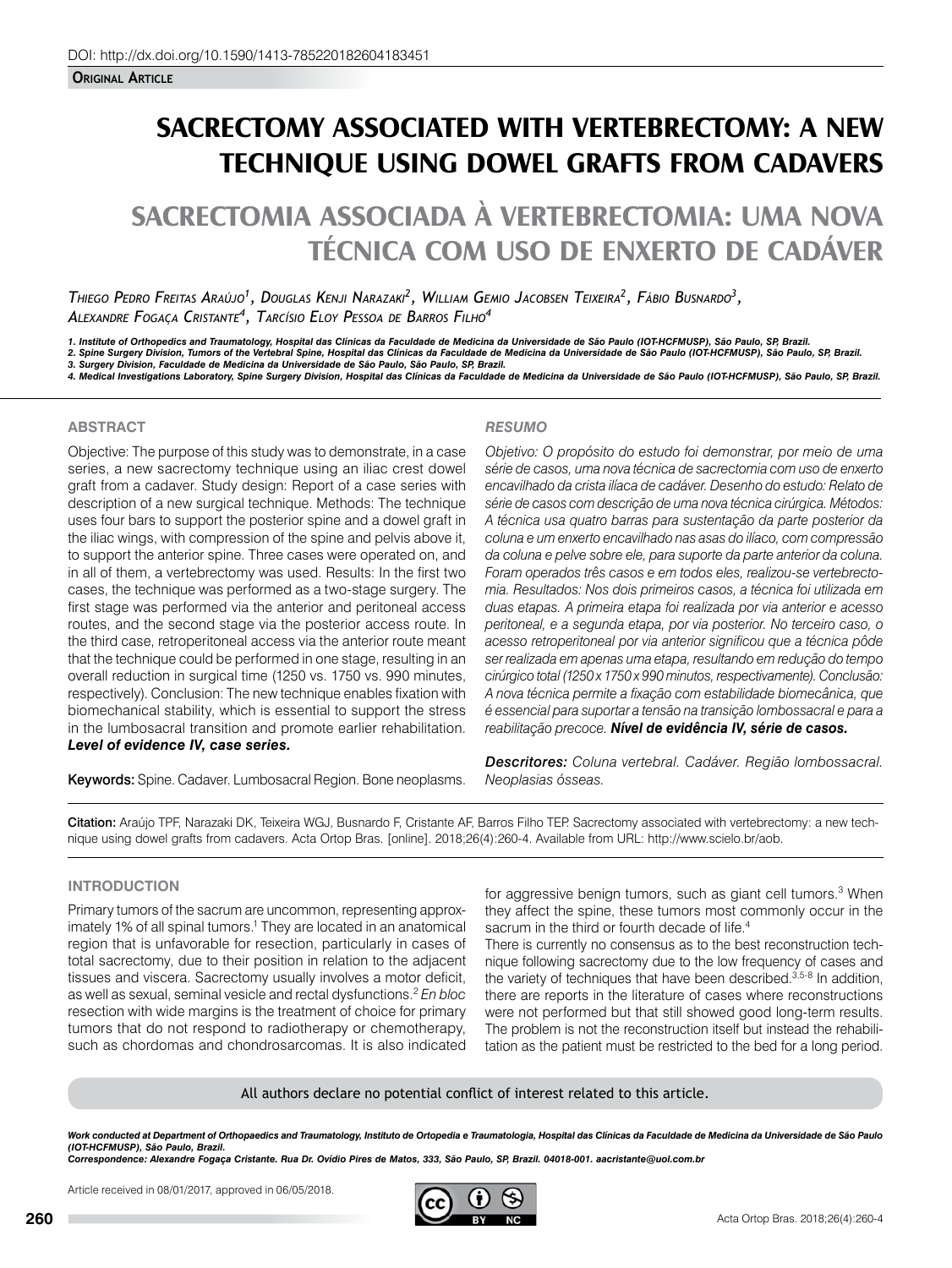In the study by Guo and Yadav, the patient restarted rehabilitation 45 days after sacrectomy and only experienced significant pain relief while getting up or sitting down when using a lumbar-sacral corset.<sup>9</sup> The defect created after the resection causes the pelvic ring to become detached from the spine, and several techniques have been described to address this issue: screw fixation of the sacroiliac joint, fixation with transiliac rods, Galveston rods, and even custom-made prostheses.<sup>6,7,10</sup> Biomechanical studies using cadavers and computer models have attempted to determine which reconstructions are more stable and better avoid breakage of the material in the lumbar-pelvic junction or the loosening of the synthesis material.11-13 Regardless of the chosen technique, the purpose of the surgery is to reestablish the connections and the support that the sacrum lends to the pelvis and spine.

We operated on three patients with primary tumors using *en bloc* resections of vertebrae L4 and L5 and the sacrum. The cases included a giant cell tumor, a chordoma, and a sarcoma of the peripheral nerve sheath. The first two cases involved two-stage surgeries. In the third case, it was possible to perform a one-stage procedure. Based on these three case reports, this study describes a new surgical technique for spinal-pelvic reconstruction with bone grafting after complex resections of the sacrum along with lumbar vertebrae.

## **MATERIALS AND METHODS**

The study was conducted with new surgical technique performed in three consecutive cases of sacrectomy associated with vertebrectomy in diseases that required this kind of treatment. This study was approved by Ethics Committee of the Department of Orthopaedics and Traumatology, Instituto de Ortopedia e Traumatologia, Hospital das Clínicas da Faculdade de Medicina da Universidade de São Paulo (IOT-HCFMUSP), number 1252, with written informed consent obtained from all patients.

#### **Description of the surgical technique**

The vascular surgery team obtained anterior access by making an incision from the xiphoid process to the pubic symphysis, opening the peritoneum, retracting the intestinal loops, and accessing the retroperitoneal space. The infrarenal abdominal aorta was dissected, with the ligation of the lumbar arteries of the respective vertebrae (L4 and L5) to be resected *en bloc* together with the sacrum. Next, the internal and external common iliac arteries were dissected and retracted (Figure 1). The left and right hypogastric arteries and the median sacral artery were ligated (Figure 2).

At this point, the spinal surgery team began the first stage of the procedure. A dissection was performed to expose the anterior spine, and discectomy of L3-L4 was performed proximally, releasing the psoas muscle bilaterally along the sides of vertebrae L4 and L5. In the anterior region of the sacrum and the tumor, lysis of the structures was performed, which included the sacral roots, along with the release of the mesorectum with the aid of a 30-degree optic. The tumor was dissected laterally, with a wide margin that extended as far as the iliac crest. Osteotomy of the iliac bones was then carried out, extending laterally to the sacroiliac joints, and leaving the joint together with the piece to be resected as an oncological safety margin (Figure 3). Bovine pericardium was placed between the vascular structures that were released (aorta, inferior vena cava, iliac arteries and iliac veins) and the spine. The wound was closed by planes, and closure was performed according to normal procedures.

In a second surgical procedure, performed via the posterior route, a median incision and dissection of the soft parts were performed via the median route, exposing the laminae and transverse processes of the vertebrae to be fixed. Next, pedicle screws were inserted bilaterally in vertebrae T11 to L3 and S2, using bilateral iliac screws (Figure 4). The tumor mass was identified and dissected, taking care to remove the tumor capsule as a whole. This was followed



Figure 1. Surgery anterior access showing aorta artery, cava vein and iliac common artery and vein.



Figure 2. Ligated hypogastric artery.

by the laminectomy of L3 and the bilateral inferior facetectomy of L3. Next, ligation of the dural sac and roots was performed with 2.0 cotton thread, incising the roots of L4, L5, and S1-S5, and the suture at the bottom of the dural sac was reinforced with Prolene 4.0. Posterior L3-L4 discectomy was then performed. The musculature of the transverse processes and pedicles was released laterally. The osteotomy was complemented via the posterior route. Next, the posterior musculature of the sacrum was released, followed by a posterior proximal to distal rotation maneuver of the piece being removed (L4, L5, sacrum) *en bloc*, followed by the lysis of previously mentioned structures under direct vision.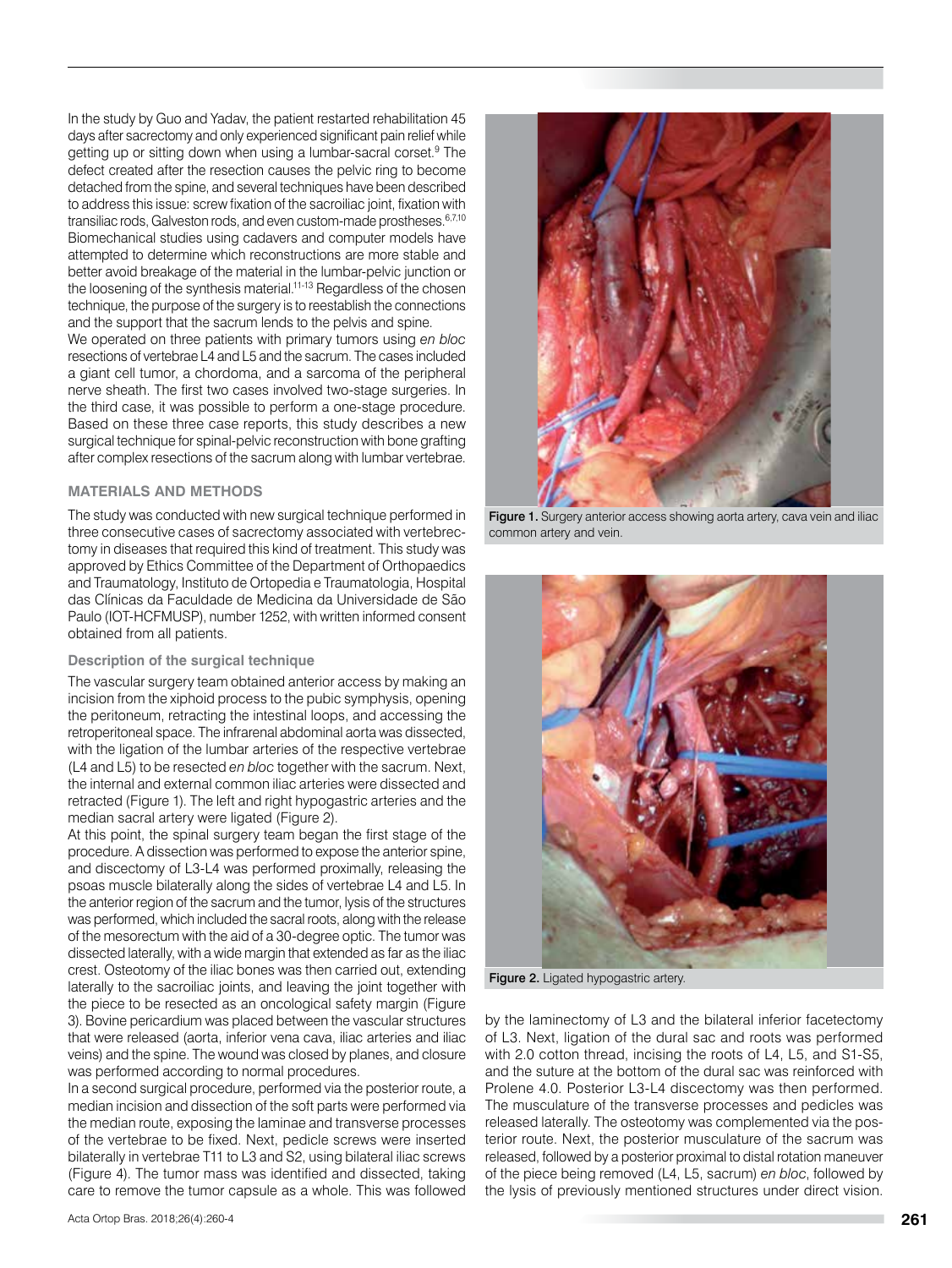

Figure 3. Iliac wing osteotomy in anterior access.



Figure 4. High-grade tumor of the peripheral nerve sheath in posterior view with pedicle and iliac screws.

The vertebrae (L4-L5) and the sacrum were removed *en bloc* with the tumor (Figure 5). A bone bank graft from the femur was inserted, and it was doweled into the two wings of the iliac after making a slit in the wings of the iliac crests, and the graft was positioned under pressure. Four bars were placed between the pedicle screws and the iliac screws. Compression between the spine and the graft was performed through the bars, placing a spongy bone graft in the areas of contact between the bone and the graft (Figure 6). At this stage of the surgery, plastic surgeons helped with replacing the soft tissue covering. The rotation of the rectus abdominal muscles or large dorsal muscles was used to reduce the dead space.

In the third patient operated on, the whole procedure was performed in just one surgical stage. The difference in technique was that it used a double retroperitoneal access to perform the surgical steps carried out via the previous route. This modification led to a significant reduction in surgery time. A bilateral and oblique incision was made in the hypogastric region, without opening the peritoneum, and the bowel loops were retracted to access the retroperitoneal space. The other steps were similar the steps of the procedures mentioned above. A summary of the data from the three cases is given in Table 1.



Figure 5. High-grade tumor of the peripheral nerve sheath en bloc resection.



Figure 6. Postoperative radiographs showing compression of the graft with double bars fixation.

| <b>Table 1.</b> Summary of surgical data.              |           |                     |                                                    |  |  |
|--------------------------------------------------------|-----------|---------------------|----------------------------------------------------|--|--|
|                                                        | Case 1    | Case 2              | Case 3                                             |  |  |
| Type of tumor                                          | Chordoma  | Giant cell<br>tumor | High-grade tumor of the<br>peripheral nerve sheath |  |  |
| Surgical procedures                                    | Two-stage | Two-stage           | One stage                                          |  |  |
| First stage duration                                   | 8h10      | 10h30               | 16h30                                              |  |  |
| Second stage duration                                  | 12h40     | 18h40               |                                                    |  |  |
| Total time (min)                                       | 1250      | 1750                | 990                                                |  |  |
| Erythrocyte concentrate<br>in the first stage (units)  | 4         | 6                   | 9                                                  |  |  |
| Erythrocyte concentrate in<br>the second stage (units) | 10        | 12                  | n                                                  |  |  |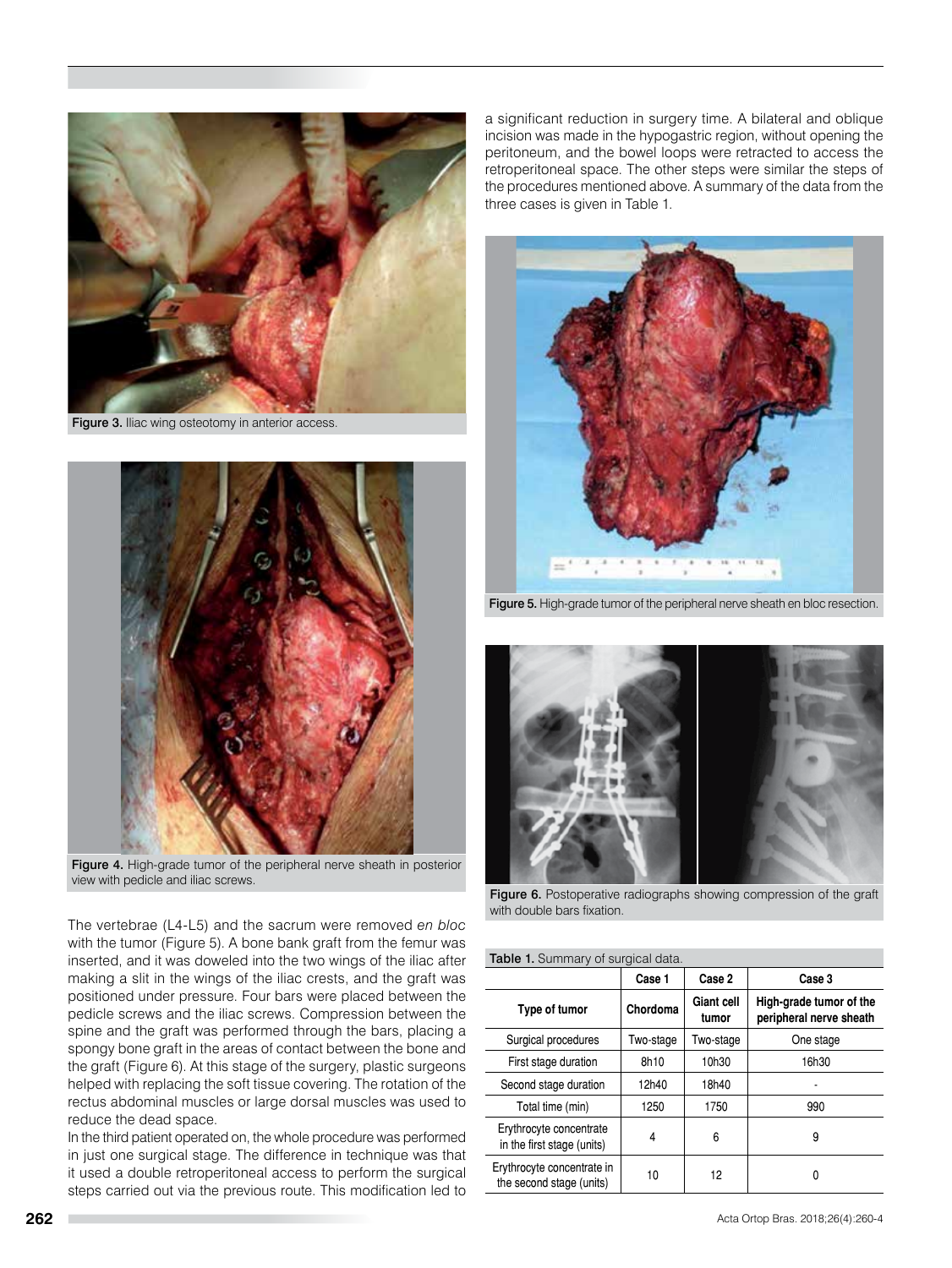### **Case Series**

We performed sacrectomy associated with vertebrectomy in three patients, who all presented with the long-term development of cauda equina syndrome.

The first two cases had positive margins in the resection, showing tumor recurrence. One of the three cases presented a loosening of the synthesis material. The patient with the chordoma had a recurrence three years and five months later in the allograft and in the quadrilateral laminae and was sent for treatment with radiosurgery. The recurrence of the giant cell tumor was treated with surgical resection *en bloc*. The first case had loosening of the iliac screws on the right side five months after surgery.

The osseointegration of the graft occurred at different points at different times. For example, integration in the second case occurred in one of the iliac bones at 12 months and in the other at 24 months. Computed tomography (CT) scanning was performed postoperatively at one year and five months and showed graft integration in the chordoma case (Figure 7). For more information on the follow-ups, see Table 2.

In rehabilitation, there was no restriction on immediately being in a standing position, but the plastic surgery team restricted it for three weeks on average to prevent the loss of the flap. During this period the patient was in a supine or lateral ventral position. After receiving the authorization of the plastic surgery team, the patient was allowed to walk according to the protocols of the physical therapy and physiatry teams.

## **DISCUSSION**

Resection of the sacrum has a great impact on spinal-pelvic stability. In a study conducted on cadavers by Gunterberg et al., it was observed that sacrectomy at the level of S1-S2 resulted in a 30% loss of strength in the pelvic ring, whereas the same procedure performed more cephalically, resecting S1 a centimeter below the promontory, increased this deficit to 50%. However, the residual force was sufficient to allow early weight-bearing.14



Figure 7. Computed tomography showing integration of allograft on both iliacs one year and five months after surgery.

| Table 2. Follow-up data. |               |                    |                       |  |  |
|--------------------------|---------------|--------------------|-----------------------|--|--|
|                          | Case 1        | Case 2             | Case 3                |  |  |
| <b>Free margins</b>      | No            | No                 | Yes                   |  |  |
| Recurrence               | 41 months     | 8 months           | No                    |  |  |
| Osseointegration*        | 17 months (I) | 12/24 months (I/I) | $7/14$ months $(I/S)$ |  |  |
| Complications            | Dehiscence    | SIRS/ARI/UTI       | SSI                   |  |  |
| Walking?                 | Yes           | No                 | Yes                   |  |  |
| Adjuvant therapy?        | No            | zoledronic acid    | radiotherapy          |  |  |
| Follow-up                | 41 months     | 46 months          | 20 months             |  |  |

\*3 points of osteointegration evaluated. I = iliac bone; S = spine; SIRS = systemic inflammatory response syndrome; ARI = acute respiratory infection; urinary tract infection; SSI = surgical site infection.

Sacral tumors that are treatable via curative resection usually present with invasion of S1 and even of the lumbar vertebrae, causing the treatment to affect the stability of the spinal-pelvic junction. Subsequent reconstruction is therefore necessary. However, what the best reconstruction procedure has not yet been determined. In studies in cadavers and in computational analyses, it has been observed that constructions with double bars, with two iliac screws on either side of the iliac crest and with anterior support of the reconstruction, showed better biomechanical resistance, likely with greater safety and a faster rehabilitation.<sup>11,12</sup> In the technique described in this case report, the reconstruction that gave anterior support to the spine was a dowel graft from the femur, which was supported both in the iliac wings and in the body of the lumbar vertebra.

In our cases, we started using a triangular reconstruction with a cadaver graft and fixation of the screws in the cadaver bone. In these cases, we found that the screws in the graft became loose. We then opted to alter the construction by not using synthesis material in the graft. This new technique presents biomechanical improvements relative to those previously used. It presents good load distribution on the reconstruction, as demonstrated by the biomechanical simulation of Kawahara et al.,<sup>11</sup> with good anterior and posterior support. In their biomechanical study, instead of a graft from the bone bank, the authors used a bar that connects the iliac wings to L5, resulting in a similar construction to the one used in our cases. No concentration of compressive load stress on the construction was observed, indicating the immediate rigidity and stability of the system, and resulting in earlier and safer rehabilitation. There is another reason for positioning the dowel graft in the iliac crests rather than in the sacral region. Our patients had involvement of the lumbar vertebrae, and *en bloc* resection in conjunction with the sacrum was necessary for treatment. Thus, the position of the graft results in a minimum loss of height, as it is positioned more cephalically than the original position of the sacrum.

Another factor to consider in the evolution of the technique is that it was performed in the third case via an anterior retroperitoneal access route, resulting in a significant reduction in surgery time, allowing a one-stage procedure. The total time was reduced by 21% in relation to the first case and by 43% in relation to the second. In addition to eliminating the need for a second procedure, this also saves hospital resources and makes the surgery more cost-effective. The spinal-pelvic junction experiences high levels of transmitted force, acting as a major lever arm in the lumbosacral junction.5,15,16 To increase the stability of the construction and avoid screw pullout or breakage of the implants, other modifications were added to the technique. The use of four bars, as described by Shen et al.,<sup>8</sup> helps increase stability during flexion, extension and lateral flexion compared with the conventional use of two bars connected by a cross-link. In addition, a cross-link was used to increase the rotational resistance of the construction.17

Biomechanical studies in cadavers have demonstrated that the use of two iliac screws on either side offers adequate stability for compression and torsion, particularly when placed parallel to each other and angled towards the anterior-inferior iliac.<sup>18,19</sup> This technique therefore involved the fixation of two iliac screws on each side.

The use of a bone bank graft poses some risks, such as the high rate of non-integration with the living bone, the increased risk of infection, and the risk of disease transmission. We observed that all of our patients had some episode of infection, although without serious repercussions. In relation to the high rate of non-integration of the graft from the bone bank with the recipient's bone, another advantage of our technique is that when we create slits in the iliac bone and when performing compression of the spine over the iliacs, our technique favors the stability of the construction and the integration of the graft.<sup>20</sup>